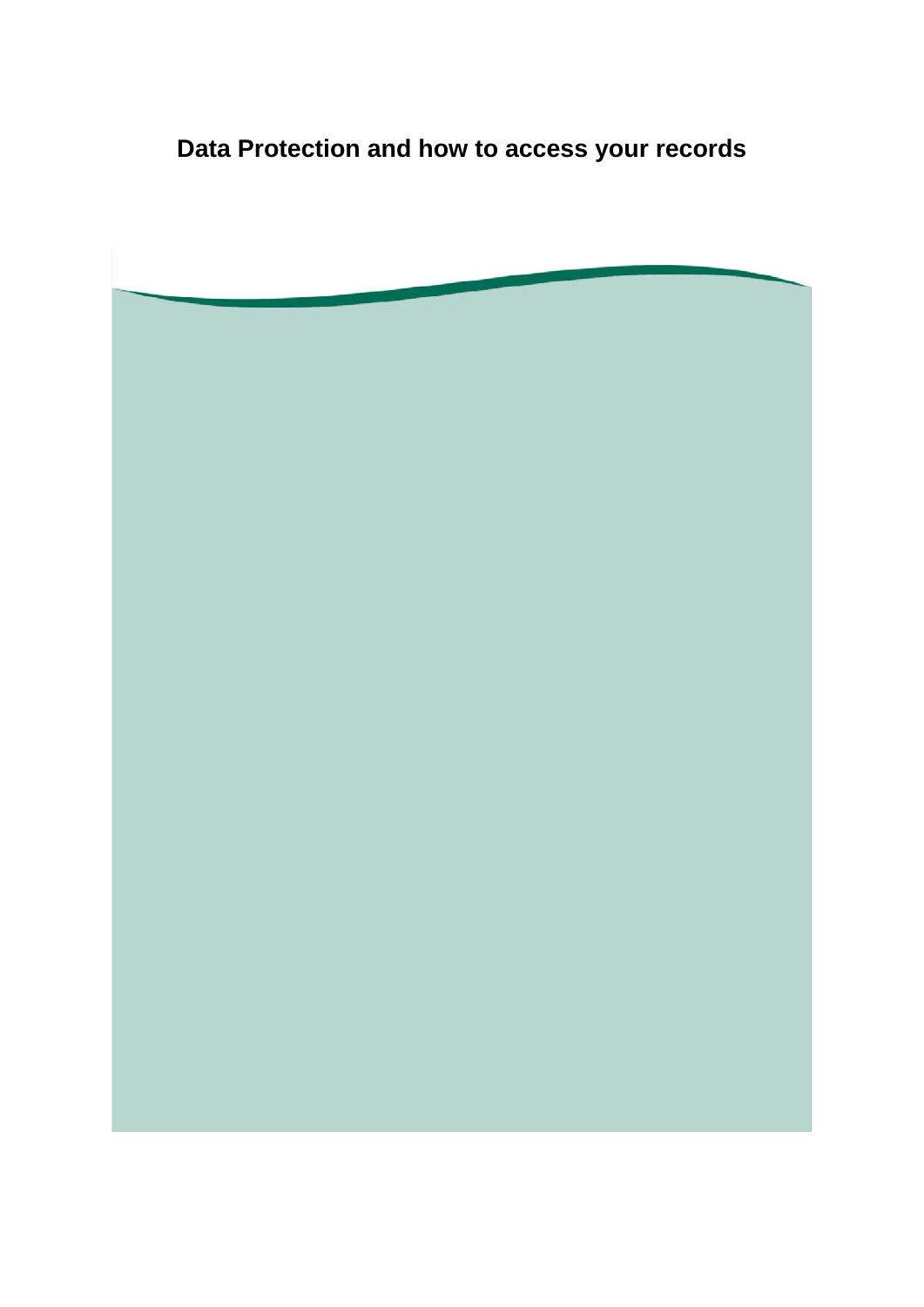The EU's General Data Protection Regulation 2016 (GDPR) gives individuals the right to know what information is held about them and requires organisations to adhere to the stated principles of data protection.

Wiltshire Council is committed to complying with the legislation by applying the principles of good information handling across all its services. This leaflet sets out the basics of why we collect your information and how you can ask to see it, and your information rights.

# **Why do we hold personal information about you?**

As a Local Authority we need to collect, process and keep data in relation to our statutory duties such as in the provision of Social Care Services and Education. Information is also used to help plan the services we provide.

We also will keep personal information about you so that we can provide the services that you need and for us to maintain a record of those services.

## **How is it stored?**

Wiltshire Council stores information both as paper files and computer records. We are committed to maintaining the highest standard of security to protect your information.

## **How do you gain access to your information?**

Under the GDPR you have the right to request a copy of the information we hold on you. This request can be made by you directly or you can authorise someone else to make the request; this could be a parent, solicitor or any other adult.

### **To make a request please write to:**

The Data Protection Team Corporate Services and Digital Directorate Wiltshire Council County Hall Bythesea Road **Trowbridge** BA14 8JN

Or e-mail [dataprotection@wiltshire.gov.uk](mailto:dataprotection@wiltshire.gov.uk)

In the request you should include the following:

• The information you require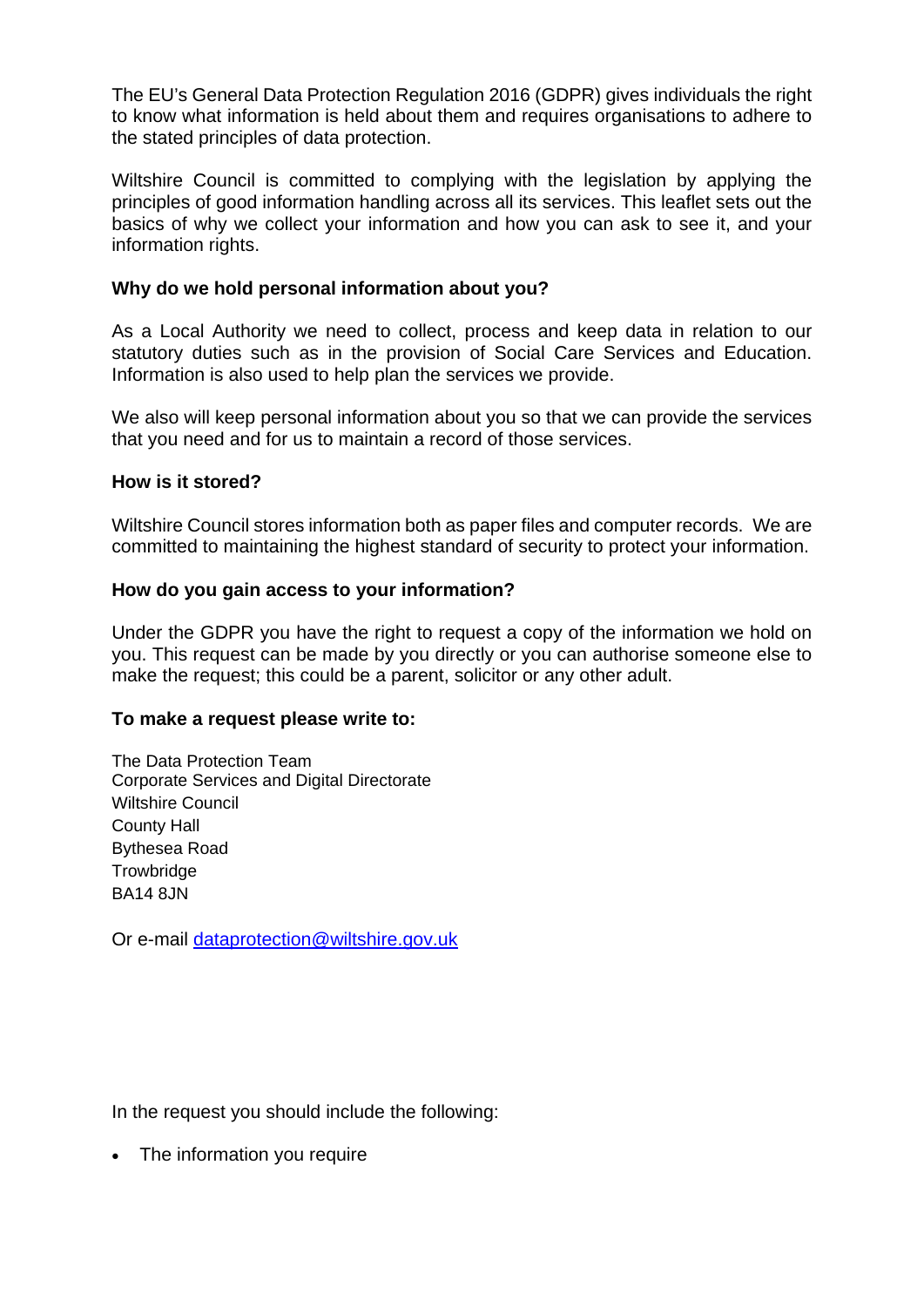- As much information as possible to help us locate the information you require. This may include date of birth, previous addresses and names, names of social workers/contacts within Wiltshire Council and so on.
- Proof of your identity. This should be a copy of your birth certificate, driving licence, passport or identity card. If these are not available please contact the Information Governance Team to discuss other options.
- If you are using someone else to access your information you must include written authorisation for them to do this. If you authorise a professional to make the request on your behalf (e.g. Solicitor) the request must be made on their headed paper, if it is a friend or family member, proof of their identity will be required as well as your own (as above).

If the Information Governance Team has any queries they will contact you.

Once a request has been received with the necessary documentation and sufficient information to locate the information, the Council has up to 30 days in which to respond or provide you with an explanation why this may not be possible.

If the request is for complex information the Council are allowed to extend this timeframe by up to a further 2 months. We will not do so without informing you and explaining first. You may

## **What if information held about you is wrong?**

If you believe that information held by us is factually incorrect you have the right to request that this is corrected. If you do not agree with the information held, it may be possible to include your views on the file. In either case please contact the data Protection Team who will address the issue.

# **Other rights**

Your rights as a data subject are set out in in Articles 13 to 22 of the [General](http://ec.europa.eu/justice/data-protection/reform/files/regulation_oj_en.pdf)  [Data Protection Regulation 2016](http://ec.europa.eu/justice/data-protection/reform/files/regulation_oj_en.pdf) and also include:

- The right to withdraw any consent you may have given that the Council is relying upon to process your personal information.
- The right to complain to the [Information Commissioner](https://ico.org.uk/concerns/) if you feel we are processing your personal information unlawfully.
- The right to restrict processing activity in certain circumstances.
- The right to object to certain types of processing activity
- The right to erasure (to be "forgotten") in certain circumstances
- The right to data portability of personal information you have provided to the Council.

### **Complaints**